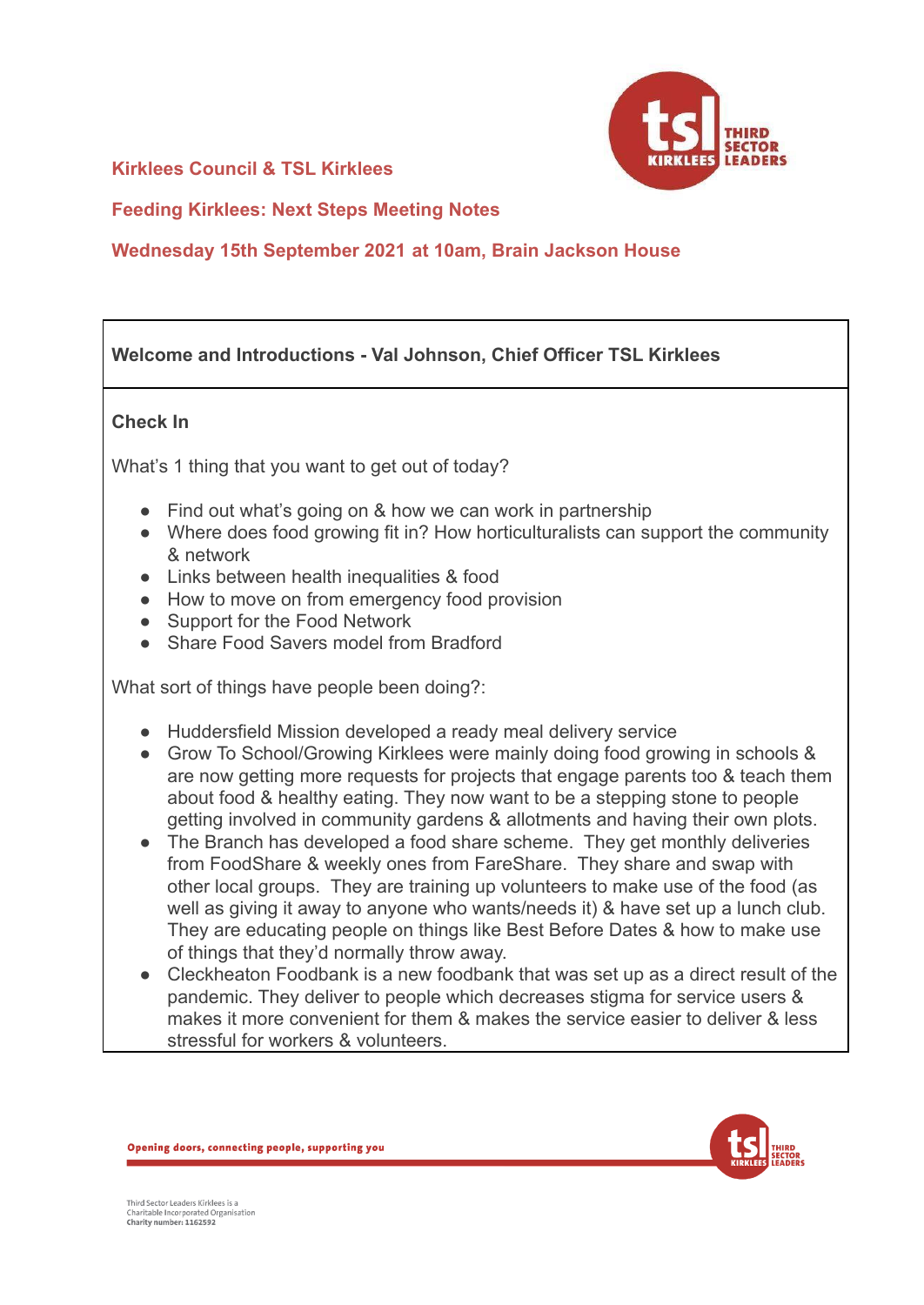The other main foodbanks confirmed that they too have all moved to a delivery/hybrid model.

# **Event Recap – Feeding Kirklees, 21st July 2021**

# **\*See slides/notes from the first meeting**

Where are people on the spectrum of food security/insecurity?

- Catching emergency food support Jubilee Centre/The Branch are still offering some emergency food pack
- Capacity building putting on activities to enhance food literacy & skills most people reported that they were in this phase including providing food parcels & donating food to groups for projects, Hopeful Families, The Ark Church distributing food on a fortnightly basis & building capacity over the next year, developing FoodSavers, cookery classes, food safety & growing projects
- Transforming running locally & community owned food businesses  $-5$  groups, including Fusion Foodbank, also said that they were moving to this stage with community FoodShares, lunch clubs, community gardens etc.

Some groups reported being at more than one stage of the sustainability process.

# **Group Questions/Discussion**

What's the 1 thing you'd like to keep going forward?:

- $\bullet$  A flexible approach that's people-centred prior to the pandemic people had to fit in with us, but we need to work around them
- Keep flexible working we need to offer more than just face-to-face working with people
- We need to be less territorial there needs to be a willingness to form partnerships & work together. We need to get to know people & not work from referrals or assumptions.
- A flexible approach that allows us to expand provision as needed
- Community meals a meals on wheels type provision for people who need it

What's the 1 thing you'd like to develop (can be summarised)?:

- Collaborative opportunities
- $\bullet$  Partnership working more communication on what others are doing
- More signposting & food education as part of the networking & working together
- We need to build in empowerment everyone needs to have the same options, provision & quality available to them no matter where they live.
- That Bread and Butter Thing type ideas how can we build a relationship with people & find out what they want?



Opening doors, connecting people, supporting you